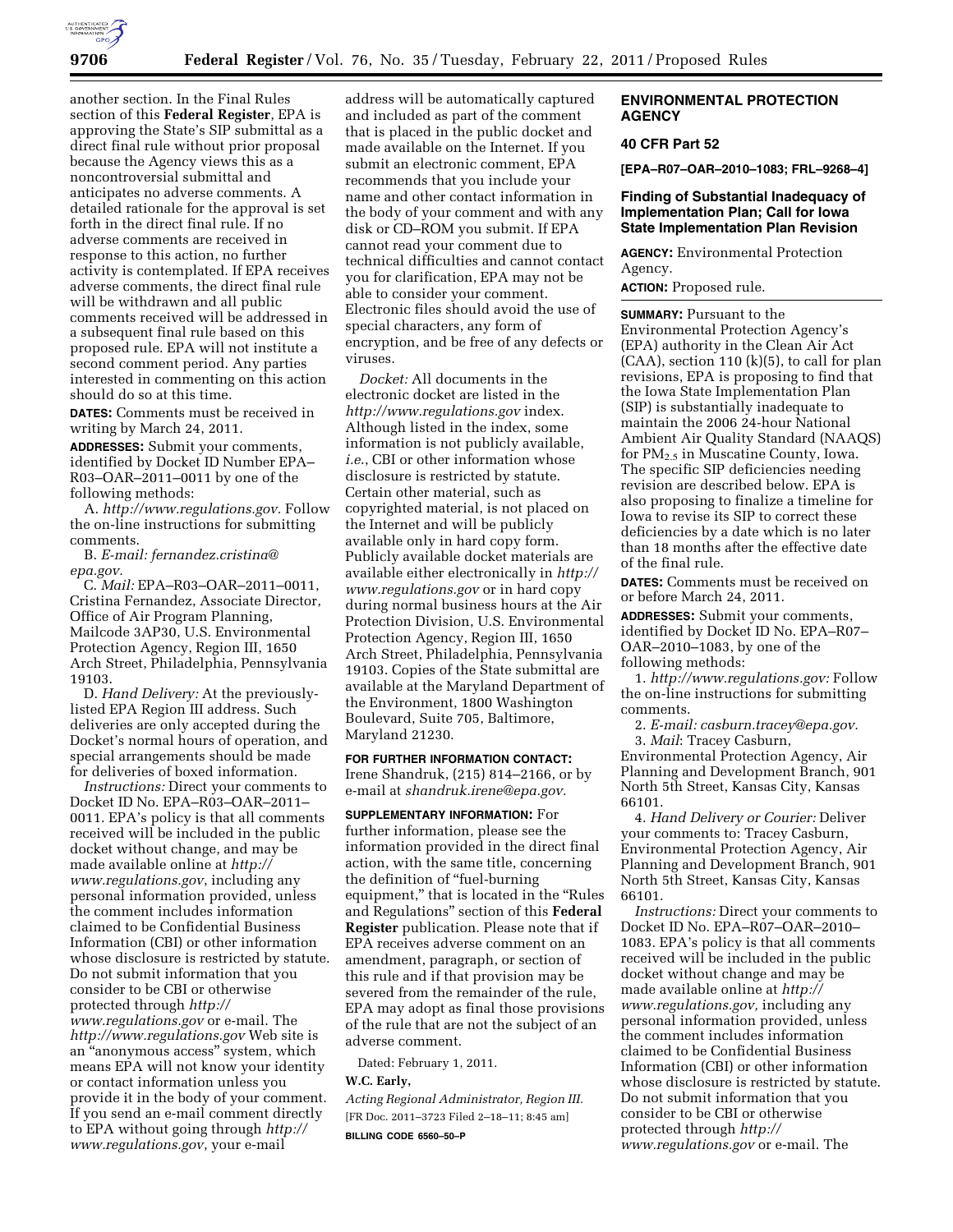*<http://www.regulations.gov>* Web site is an ''anonymous access'' system, which means EPA will not know your identity or contact information unless you provide it in the body of your comment. If you send an e-mail comment directly to EPA without going through *[http://](http://www.regulations.gov) [www.regulations.gov,](http://www.regulations.gov)* your e-mail address will be automatically captured and included as part of the comment that is placed in the public docket and made available on the Internet. If you submit an electronic comment, EPA recommends that you include your name and other contact information in the body of your comment and with any disk or CD–ROM you submit. If EPA cannot read your comment due to technical difficulties and cannot contact you for clarification, EPA may not be able to consider your comment. Electronic files should avoid the use of special characters, any form of encryption, and be free of any defects or viruses.

*Docket:* All documents in the electronic docket are listed in the *<http://www.regulations.gov>* index. Although listed in the index, some information is not publicly available, *e.g.,* CBI or other information whose disclosure is restricted by statute. Certain other material, such as copyrighted material, will be publicly available only in hard copy. Publicly available docket materials are available either electronically in *[http://](http://www.regulations.gov)  [www.regulations.gov](http://www.regulations.gov)* or in hard copy at the Environmental Protection Agency, Air Planning and Development Branch, 901 North 5th Street, Kansas City, Kansas 66101. EPA requests that you contact the person listed in the **FOR FURTHER INFORMATION CONTACT** section to schedule your inspection. The interested persons wanting to examine these documents should make an appointment with the office at least 24 hours in advance.

#### **FOR FURTHER INFORMATION CONTACT:**

Tracey Casburn at (913) 551–7016 or by e-mail at *[casburn.tracey@epa.gov.](mailto:casburn.tracey@epa.gov)* 

# **SUPPLEMENTARY INFORMATION:**

Throughout this document whenever "we," "us," or "our" is used, we mean EPA. This section provides additional information by addressing the following questions:

I. What is the basis for the proposed finding? II. How can Iowa correct the inadequacy and when must the correction be submitted?

III. What action is EPA proposing?

IV. Statutory and Executive Order Reviews V. Statutory Authority

#### **I. What is the basis for the proposed finding?**

EPA promulgated the 2006 24-hour NAAQS for PM2.5 on October 17, 2006

(71 FR 61144) based on significant evidence and numerous health studies demonstrating that serious health effects are associated with exposures to fine particulate matter. The 2006 standard for 24-hour  $PM_{2.5}$  was set at a level of 35 micrograms (μg) of particulate matter less than 2.5 micrometers (μm) in diameter, per cubic meter of air. The standard is met when the 3-year average of the 98th percentile of 24-hour concentrations is equal to or less than 35μg/m3. The computation of this 3-year average of the 98th percentiles of 24 hour concentrations is commonly referred to as the design value (dv)and is based on the most recent 3 years of quality assured data.

Section 110 (a) (2) (B) requires each state to establish and operate appropriate devices, methods, systems and procedures necessary to monitor, compile and analyze data on ambient air quality. Pursuant to this authority, the state maintains a network of air quality monitors for  $PM_{2.5}$  in accordance with 40 CFR Part 58 which meets applicable requirements. Monitors called State or Local Air Monitoring Stations (SLAMS) make up the ambient air quality monitoring sites whose data are primarily used for determining compliance with the NAAQS.

In accordance with section 107(d) (1)(B) of the CAA, no later than 2 years after promulgation of a new or revised NAAQS, the Administrator must designate all areas, or portions thereof, within each state as nonattainment, attainment or unclassifiable. This process is commonly referred to as the ''designations process''.

With respect to all pollutants, including PM2.5, if monitoring data demonstrates that an area does not comply with the NAAQS, or contributes to a violation in a nearby area, that area is designated as nonattainment. If monitoring data demonstrates that an area complies with the NAAQS, and the area does not contribute to air quality problems in nearby areas that do not comply with the NAAQS, the area is designated attainment. If there is not enough information to determine if an area is compliant with the NAAQS it is designated as unclassifiable. On November 13, 2009, EPA promulgated its final designations for the 2006 24 hour PM<sub>2.5</sub> standards (74 FR 58688). These designations were determined based upon air quality monitoring data for calendar years 2006–2008 (which were the most recent three years of data prior to the initial designations). The entire State of Iowa was designated as unclassifiable/attainment (74 FR 58729) at that time based on that set of data.

On May 20, 2010, the state submitted certified SLAMS monitoring data, for calendar year 2009, in accordance with 40 CFR Part 58. When determining the design value (dv) for the current 24-hour PM2.5 standard based upon air quality monitoring data for calendar years 2007–2009, EPA concluded that a monitor in the Muscatine area recorded data violating the standard. The monitor (site ID# 191390015) is located in the City of Muscatine, Muscatine County, IA, and is the only  $PM_{2.5}$  State or Local Air Monitoring (SLAM) station in the county. The SLAM stations make up the ambient air quality monitoring sites that are primarily needed for NAAQS comparisons. Site ID# 191390015 is often referred to as the ''Garfield School'' monitor and will be referred to as such in this proposed rulemaking. The 2007– 2009 dv for the Garfield School monitor is 38 μg/m3. Historically, the Garfield School monitoring location has recorded fluctuating PM<sub>2.5</sub> values very near or above the NAAQs. Historical values are shown in Table 1. Preliminary data for 2010 indicate that the Muscatine area continues to violate the 2006 24-hour standard based on 2008–2010 monitoring data.

The area was not designated nonattainment at the time of EPA's initial designations rulemaking for the 2006 24-hour  $PM<sub>2.5</sub>$  standard in 2009, because, at that time, available certified monitoring data demonstrated that the dv was compliant with the standard.

## TABLE 1—HISTORICAL DESIGN VALUES AT THE GARFIELD SCHOOL MONITOR

| Monitoring years | Design<br>value                        |
|------------------|----------------------------------------|
|                  | 35<br>35<br>38<br>34<br>36<br>35<br>38 |
|                  |                                        |

Section 110(k)(5) of the CAA provides, in relevant part, that ''[w]henever the Administrator finds that the applicable implementation plan for an area is substantially inadequate to attain or maintain the relevant national ambient air quality standard,\* \* \*the Administrator shall require that state to revise the plan as necessary to correct such inadequacies.''

Because monitor data in the Muscatine area show violations of the 2006 24-hour  $PM_{2.5}$  standards, based upon 2007–2009 data, and have shown violations of the standard in the past (based upon 2005–2007 data), EPA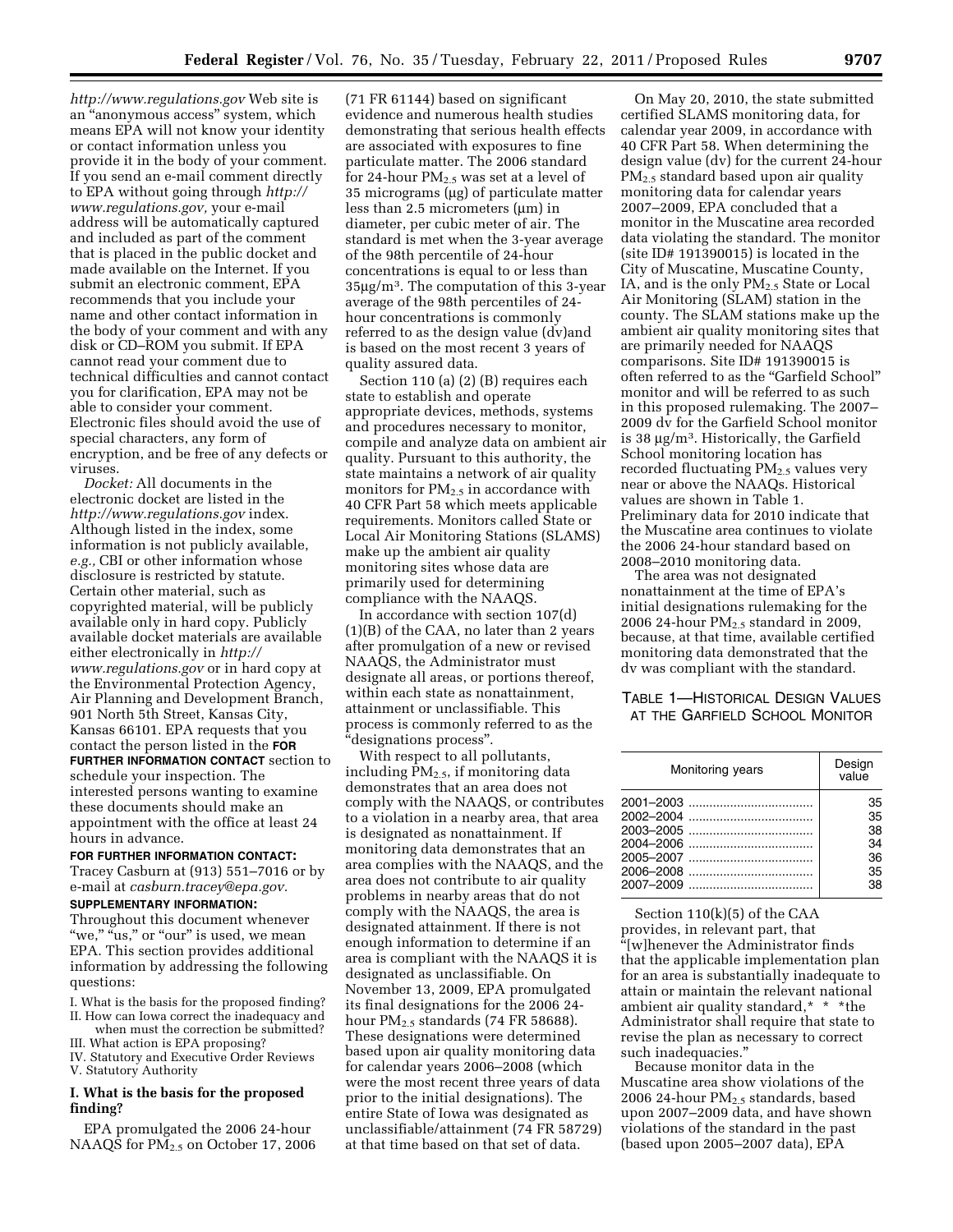believes the SIP is substantially inadequate to maintain the 2006 24 hour NAAQS for  $PM_{2.5}$  in this area. Therefore, EPA proposes to require revisions to the SIP as described further below.

#### **II. How can Iowa correct the inadequacy and when must the correction be submitted?**

EPA believes that the state must submit several specific plan elements to EPA in order to correct the inadequacy of the SIP indentified above. These specific elements are: (1) A revised emissions inventory for all sources (including area sources, mobile sources and other significant sources) that could be expected to contribute to the violating monitor because of their size, proximity, or other relevant factors consistent with 40 CFR 51.114(a); (2) a modeling demonstration consistent with Appendix W to 40 CFR Part 51 showing what reductions will be needed to attain and maintain the  $PM_{2.5}$  NAAQS in the area; (3) adopted measures to achieve reductions determined necessary to attain and maintain the NAAQS, with enforceable schedules for implementing the measures as expeditiously as practicable; and (4) contingency measures as described below.

The Muscatine area is currently designated as attainment of the 2006 24 hour PM2.5 standards, however, EPA is proposing to find the SIP substantially inadequate to maintain the 2006 24 hour NAAQS for  $PM_{2.5}$  due to the monitor in the Muscatine area (Garfield School) recording data violating the standard (considering 2007–2009 monitoring data). In this instance, the CAA requirements relating to nonattainment areas are not expressly applicable. Therefore, consistent with the general SIP requirements in section 110 of the CAA, EPA is proposing to require a SIP revision which includes adopted measures to achieve reductions determined necessary to attain and maintain the NAAQS, as well as contingency measures, as described below.

EPA is proposing that all adopted measures to achieve reductions, determined through the modeling demonstration to be necessary to attain and maintain the 2006 24-hour  $PM_{2.5}$ standard, should be implemented no later than two years after the issuance of the final SIP Call. EPA believes that this schedule is reasonable, because the Iowa Department of Natural Resources has already performed a substantial portion of its analysis of the nature of the  $PM_{2.5}$  problem in the area and the types of controls which might be necessary to address the problem.

EPA believes that it is reasonable to expect that the design value during the calendar year after the necessary controls are implemented should be at or below the 24-hour  $PM_{2.5}$  standard. EPA proposes that the contingency measures would be triggered if the design value is above the standard in the calendar year after the implementation of controls necessary for attainment, or in any subsequent year. EPA is proposing that the SIP revision contain an enforceable commitment to adopt and implement sufficient contingency measures, once triggered, in an expeditious and timely fashion that is comparable and analogous to requirements for contingency measures in CAA Section 175A(d). To do so, the SIP revision should clearly identify measures which could be timely adopted and implemented, a schedule and procedure for adoption and implementation, and a specific time limit for action by the state. The schedule for adoption and implementation should be as expeditious as practicable, but no longer than 24 months after being triggered. EPA also seeks comments on whether any additional contingency measure triggers would be appropriate, or whether contingency measures should be adopted in advance and available for prompt implementation once triggered.

Section  $110(k)(5)$  of the CAA provides that after EPA makes a finding that a plan is substantially inadequate, it may establish a reasonable deadline for the state to submit SIP revisions correcting the deficiencies, but the date cannot be later than 18 months after the state is notified of the finding. Consistent with this provision, EPA proposes to require the submittal within 18 months following any final finding of substantial inadequacy. EPA proposes that the 18-month period would begin on the effective date of the final rulemaking. EPA seeks comments on the proposed deadline and on whether an alternate deadline should be established.

EPA is proposing to require the state to establish a specific date in its SIP revision by which the Muscatine area will attain the standard. The date must be as expeditious as practicable based upon implementation of Federal, state and local measures. As discussed previously, we expect that the date will be no later than the beginning of the calendar year after the implementation of controls necessary for attainment (two years after the finding of substantial inadequacy and SIP Call). EPA will establish a specific date for attainment at the same time it takes final action on the state's SIP revision.

Notwithstanding the date for attainment, the 2006 24-hour  $PM<sub>2.5</sub>$ standard can only be achieved when the average of three consecutive years of data shows those  $PM_{2.5}$  concentrations are at or below the levels of the 2006 24 hour standard.

#### **III. What action is EPA proposing?**

EPA proposes the following actions relating to the Iowa SIP for  $PM_{2.5}$  for Muscatine County. EPA proposes to:

1. Find that the SIP is substantially inadequate to maintain the NAAQS for 24-hour  $PM_{2.5}$  in the area;

2. Require that Iowa revise and submit to EPA a SIP to meet all of the applicable requirements of section 110 of the Act with respect to  $PM_{2.5}$  in the area, including an emissions inventory, modeled attainment demonstration, adopted control measures and contingency measures as described in this proposal;

3. Require the state to submit revisions to the SIP within 18 months of the effective date of the final SIP Call determination;

4. Require that all adopted measures to achieve reductions determined necessary to attain and maintain the 2006 24-hour  $PM_{2.5}$  standard be implemented no later than two years after the issuance of the SIP Call determination.

5. Require that the SIP provide for attainment and maintenance of the 2006 24-hour PM2.5 NAAQS in the Muscatine County, IA area as expeditiously as practicable, which EPA expects to be no later than the beginning of the calendar year after the implementation of controls necessary for attainment (two years after the finding of substantial inadequacy and SIP Call).

We are soliciting comments on these proposed actions. Final rulemaking will occur after consideration of any comments.

#### **IV. Statutory and Executive Order Reviews**

Under the Clean Air Act, a finding of substantial inadequacy and subsequent obligation for a state to revise its SIP arise out of section  $110(a)$  and  $110(k)(5)$ . The finding and state obligation do not directly impose any new regulatory requirements. In addition, the state obligation is not legally enforceable by a court of law. EPA would review its intended action on any SIP submittal in response to the finding in light of applicable statutory and Executive Order requirements, in subsequent rulemaking acting on such SIP submittal. For those reasons, this proposed action: